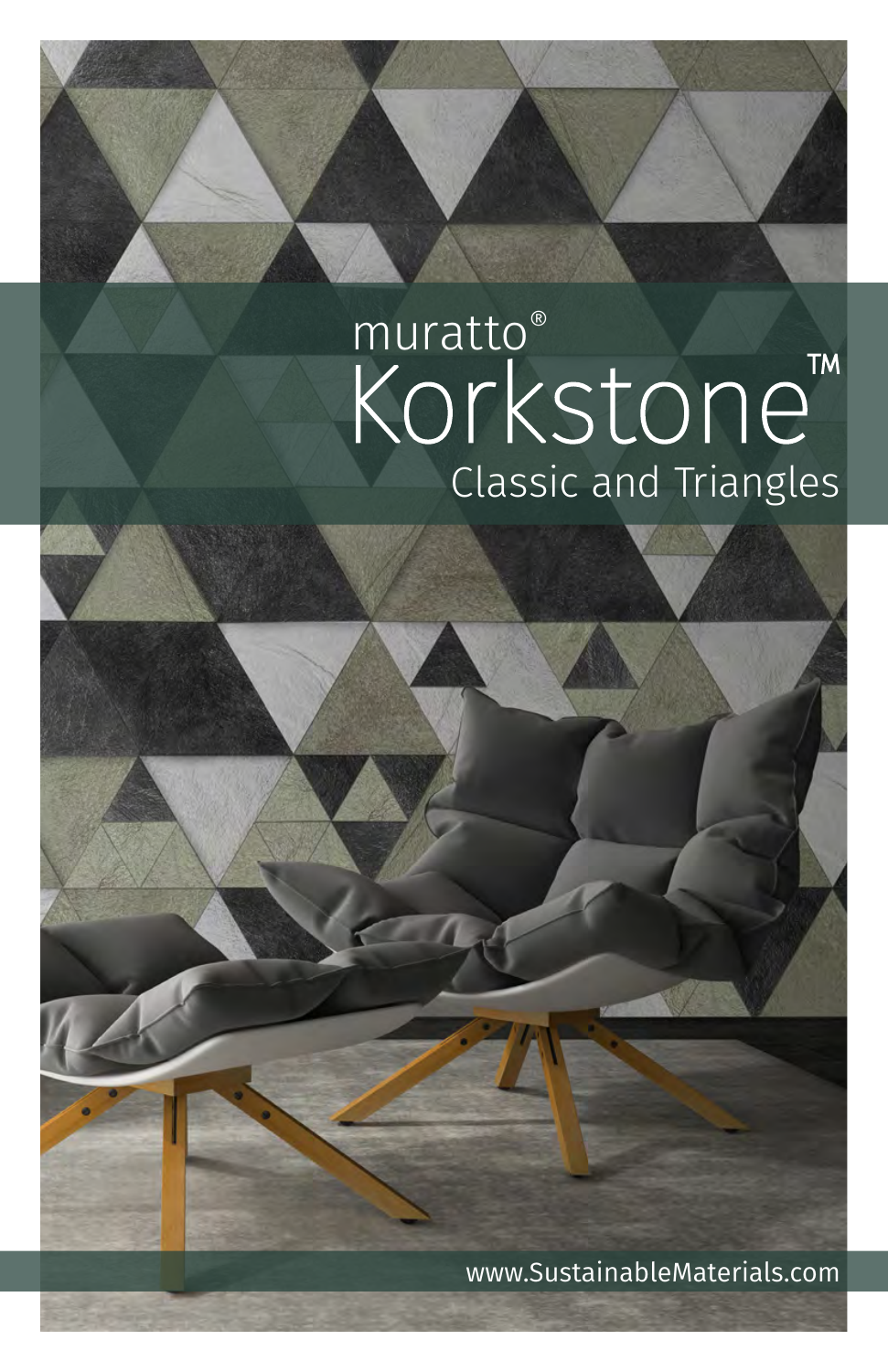# Korkstone muratto®

Extremely densified ('stone-like'), durable, 3-dimensional, granulated cork tiles made with metallic pigmentation









**BROWN SILVER** 

highly densified and stable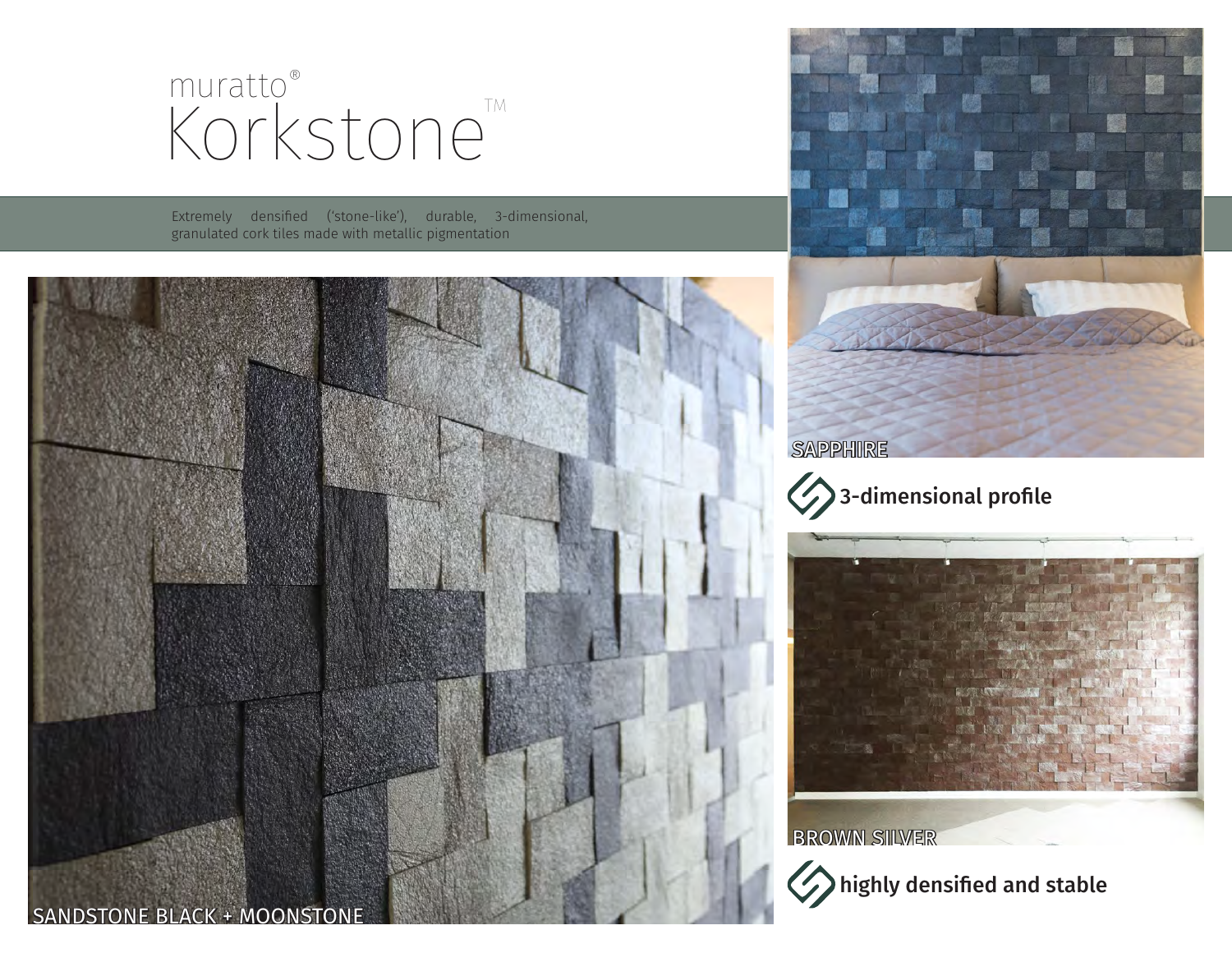### Korkstone<sup>TM</sup> muratto<sup>®</sup>

| Moonstone                                             | Platinum                                                       | <b>Brown</b><br>Gold                      | <b>Brown</b><br>Silver                                                                                          |
|-------------------------------------------------------|----------------------------------------------------------------|-------------------------------------------|-----------------------------------------------------------------------------------------------------------------|
| Smoked<br>Quartz                                      | Pearl                                                          | <b>Black</b><br>Gold                      | <b>Black</b><br>Silver                                                                                          |
| Sandstone<br><b>Black</b>                             | Sapphire                                                       |                                           |                                                                                                                 |
| <b>Classic Component Sizes:</b>                       | <b>Triangles Component Sizes:</b>                              | <b>Thickness:</b>                         | <b>Composition:</b>                                                                                             |
| $200*100$ mm ~ $(8" \times 4")$                       | $300$ mm ~ $(12")$ each side                                   | 7 - 13mm ~ $(5/16" - 9/16")$              | 100% granulated cork                                                                                            |
| $100*100$ mm ~ $(4" \times 4")$                       | 150mm $\sim$ $(6")$ each side                                  | thickness varies across individual pieces |                                                                                                                 |
| · packaged in boxes of 66 pieces<br>(33 of each size) | · packaged in boxes of 51 pieces<br>(17 of 300mm; 34 of 150mm) | Coverage:<br>10.66 sq. ft. per box        | <b>Installation:</b><br>Water-based contact cement or<br>other applicable fast bonding<br>construction adhesive |
|                                                       |                                                                | Finish:                                   | <b>Customization:</b>                                                                                           |
| 8"<br>4"                                              |                                                                | Metallic pigmentation                     | Product can be site-painted                                                                                     |
| *approx size in inches based on metric conversion     | 12"<br>6"                                                      |                                           |                                                                                                                 |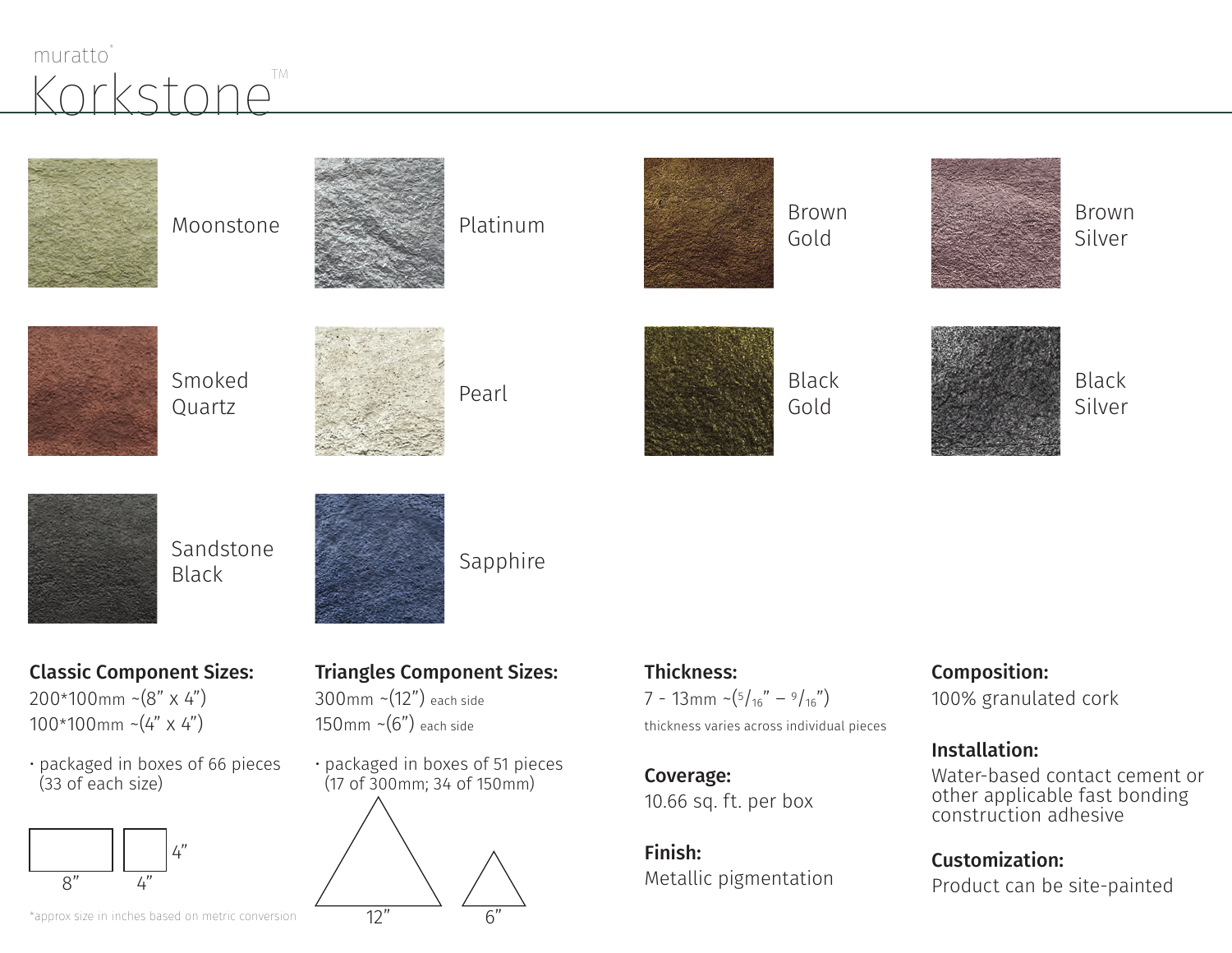#### Product Data (available on our website)

[Installation Instructions](http://www.sustainablematerials.com/wp-content/uploads/2015/01/Cork-Bricks-all-Installation-Instructions-SM-2017.pdf)

[Care and Maintenance](http://www.sustainablematerials.com/wp-content/uploads/2015/01/Korkstone-Care-and-Maintenance-SM2017.pdf)

[CSI Specification](http://www.sustainablematerials.com/wp-content/uploads/2015/01/Korkstone-CSI-SM2017.pdf)

[Warranty](http://www.sustainablematerials.com/wp-content/uploads/2015/01/Korkstone-Warranty-SM2017.pdf)

[MSDS Sheet](http://www.sustainablematerials.com/wp-content/uploads/2015/01/Korkstone-MSDS-SM2017.pdf)





## Environmental Compliance:

- Made from 100% reclaimed, rapidly renewable cork
- Low-VOC, NAUF (No Added Urea Formaldehyde), PCP-free
- LEED-Compliant
- Provides thermal and acoustic insulation
- Suitable for both residential and commercial applications